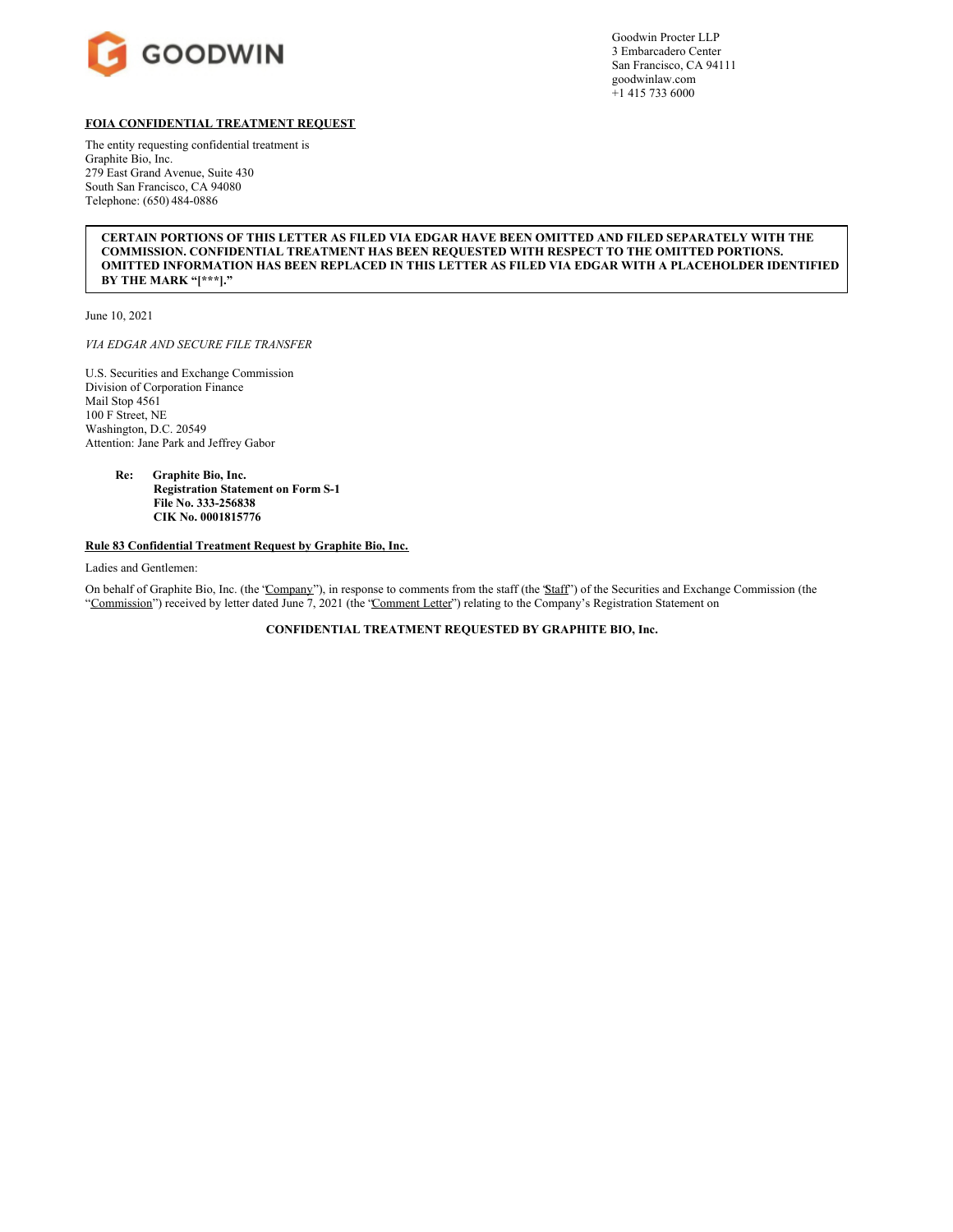

Page 2

Form S-1, originally confidentially submitted to the Commission on April 16, 2021, resubmitted by amendment to the Commission on May 21, 2021 and subsequently publicly filed by the Company with the Commission on June 4, 2021 (File No. 333-256838) (the "Registration Statement"), we submit this supplemental letter to further address Comment 2 of the Comment Letter.

Because of the commercially sensitive nature of information contained herein, this submission is accompanied by the Company's request for confidential treatment for selected portions of this letter. The Company has concurrently filed a separate letter with the Office of Freedom of Information and Privacy Act Operations in connection with the confidential treatment request, pursuant to Rule 83 of the Commission's Rules on Information and Requests, 17 C.F.R. § 200.83. For the Staff's reference, we have enclosed a copy of the Company's letter to the Office of Freedom of Information and Privacy Act Operations.

We confirm on behalf of the Company that, prior to circulating copies of the preliminary prospectus in connection with the offering, the Company will file a pre-effective amendment to the Registration Statement that will include all information other than information that may be excluded in reliance upon Rule 430A of Regulation C, and the actual price range to be included in such amendment which will comply with the Staff's interpretation regarding the parameters of a *bona fide* price range.

The Company expects to reflect the Stock Split (as defined below) in apre-effective amendment to the Registration Statement that includes the estimated Preliminary Price Range; however, all dollar amounts and per share amounts in this letter are pre-Stock Split, and therefore, consistent with the Registration Statement.

The Company respectfully requests that the bracketed information contained in this letter be treated as confidential information pursuant to Rule 83 promulgated by the Commission, 17 C.F.R. §200.83, and that the Commission provide timely notice to Josh Lehrer, President and Chief Executive Officer, Graphite Bio, Inc., 279 East Grand Avenue, Suite 430, South San Francisco, CA 94080, before it permits any disclosure of the **bracketed information in this letter.**

For the convenience of the Staff, we have recited the prior comment from the Staff in the Comment Letter in italicized type and have followed the comment with the Company's response.

2. Once you have an estimated offering price or range, please tell us the fair value of the common stock underlying your issuances of share based compensation for the most recent period and explain the reasons for any differences between the recent valuations of your common stock leading up to the initial public offering and the estimated offering price. This information will help facilitate our review of your accounting for equity issuances, including *share based compensation. Please discuss with the staf how to submit your response.*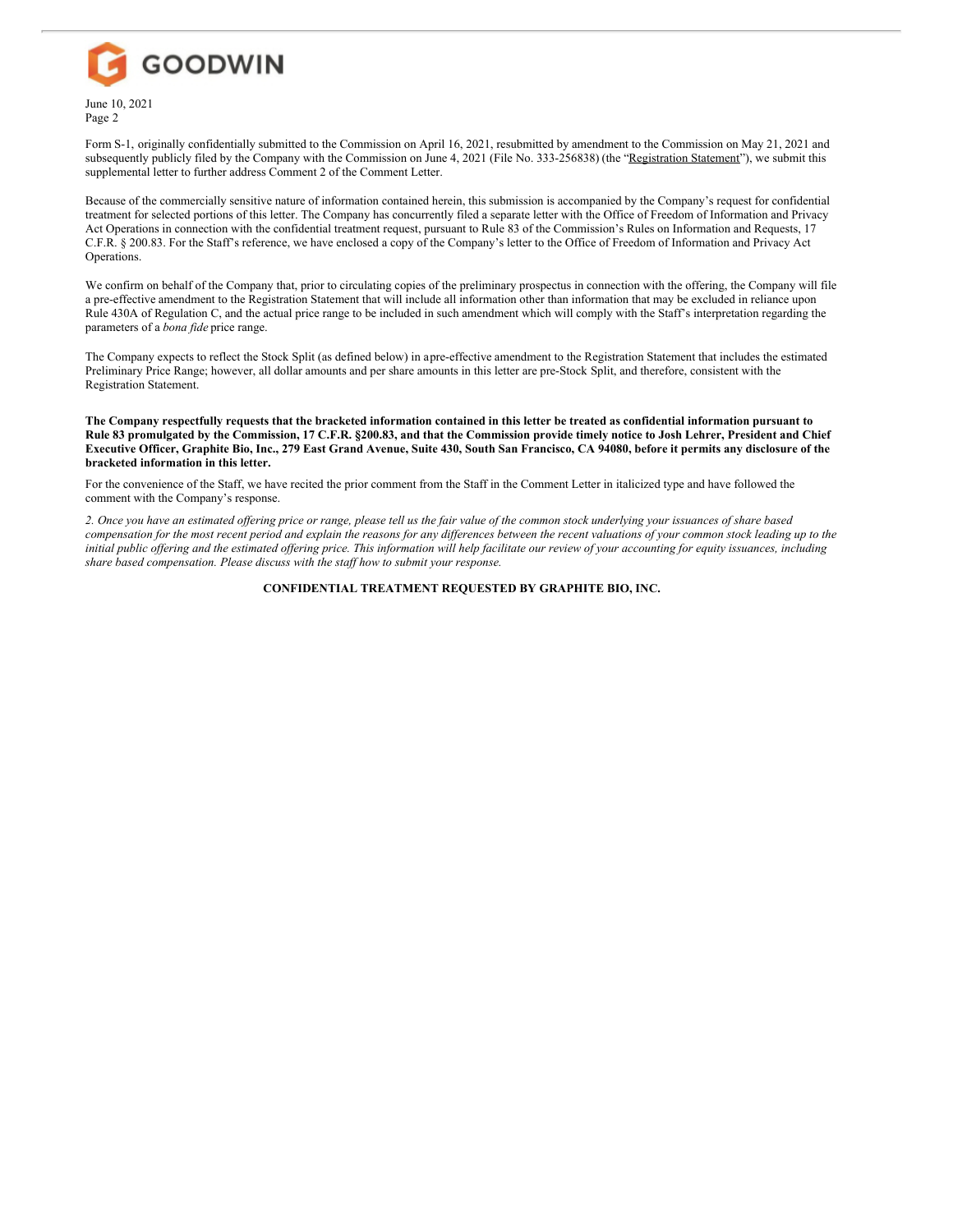

The Company respectfully submits the below additional information to assist the Staff in its review of the Company's position with respect to its determination of the fair value of its common stock underlying its outstanding equity awards and the reasons for the differences between the recent valuations of its common stock and the estimated offering price range for its initial public offering ("IPO").

## **Preliminary IPO Price Range**

The Company advises the Staff that it estimates a preliminary price range of approximately  $\frac{1}{2}$ <sup>\*\*</sup>] to  $\frac{1}{2}$ <sup>\*\*</sup>] per share (the  $\frac{1}{2}$ Price Range") for its IPO, before giving effect to a 1-for-[\*\*\*] reverse stock split that the Company plans to implement prior to effectiveness of the Registration Statement (the "Stock Split"), resulting in a midpoint of the Preliminary Price Range of  $\frac{s}{s}$  per share. This Preliminary Price Range is based on a number of factors, including prevailing market conditions, the Company's financial condition and prospects, estimates of the Company's business potential, prospects for the Company and the life sciences and biopharmaceutical sectors, the general condition of the securities market, the recent market prices of, and the demand for, publicly-traded common stock of generally comparable companies, feedback from investors and preliminary discussions with the underwriters for the IPO regarding potential valuations of the Company. The actual price range to be included in a subsequent amendment to the Registration Statement (which will comply with the Staff's interpretation regarding the parameters of a *bona fide* price range) has not yet been determined and remains subject to adjustment based on factors outside of the Company's control. However, the Company believes that the foregoing indicative price range will not be subject to significant change.

# **Determining the Fair Value of Stock Options Prior to the IPO**

As described in detail on pages 107 through 109 in the Management's Discussion and Analysis of Financial Condition and Results of Operations section of the prospectus included within the Registration Statement, which includes an explanation of the Company's approach to accounting for stockbased compensation, the Company has historically determined the fair value of the Company's common stock using methodologies, approaches and assumptions consistent with the American Institute of Certified Public Accountants Accounting and Valuation Guide, *Valuation of Privately-Held-Company Equity Securities Issued as Compensation* (the "AICPA Practice Guide").

In addition, the Company's Board of Directors (the "Board of Directors") also considered numerous objective and subjective factors, as disclosed in the Company's most recent filing of the Registration Statement on June 4, 2021, along with input from management and third-party valuations, to determine the fair value of the Company's common stock.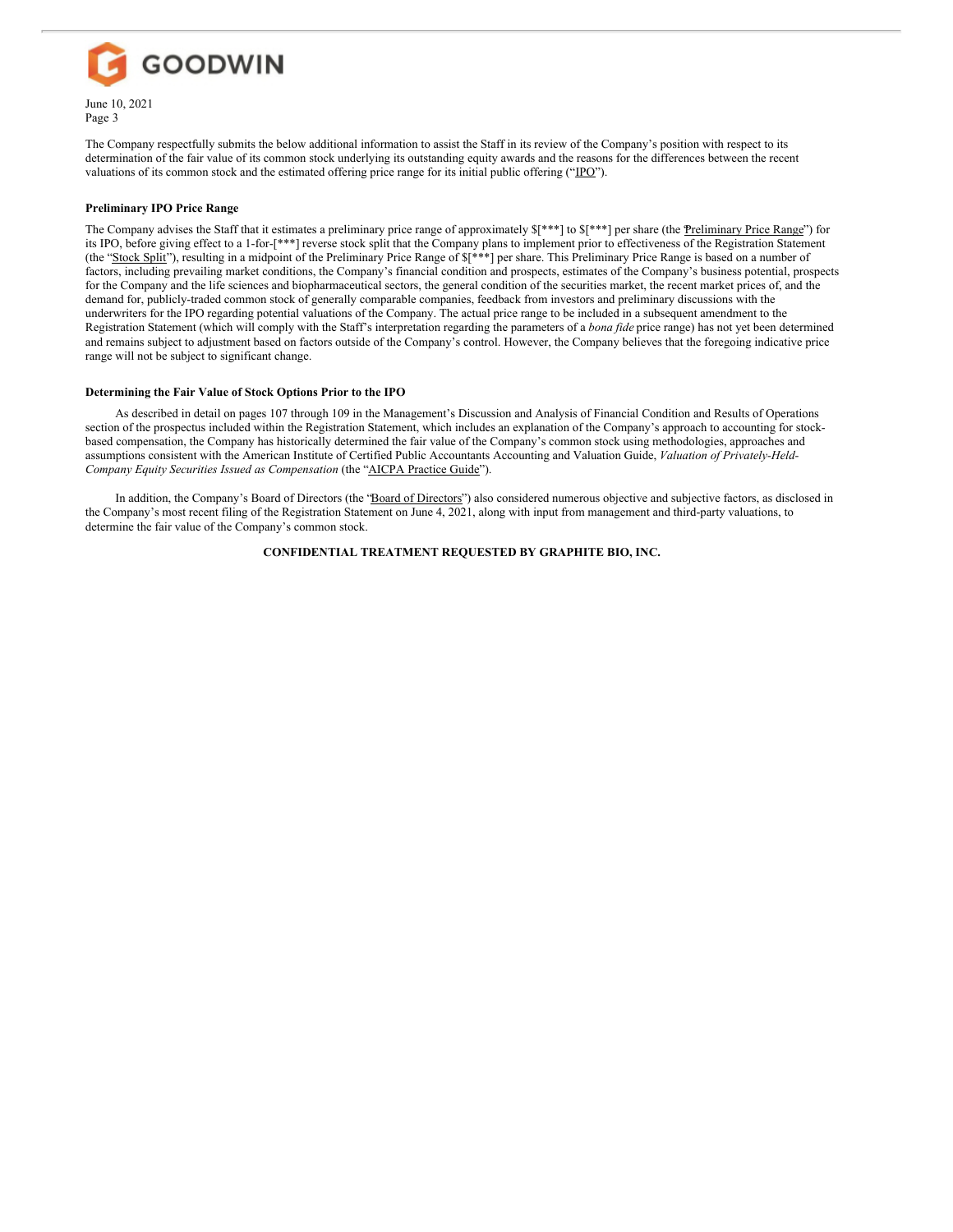

The section captioned "Stock-Based Compensation Expense" on pages 107 through 109 in the Management's Discussion and Analysis of Financial Condition and Results of Operations section of the Registration Statement includes an explanation of the Company's approach to accounting for stockbased compensation, including the methodology and factors used by the Company to determine the fair value of its common stock.

The Company determined that the fair value of its common stock increased from \$[\*\*\*] per share as of June 30, 2020 to \$[\*\*\*] per share as of April 30, 2021. The following discussion describes the reasons for the increases in the fair value of the Company's common stock over this period.

The assumptions used in the valuation model to determine the estimated fair value of the Company's common stock as of the grant date of each award are based on numerous objective and subjective factors, combined with management's judgment, including the following:

- the Company's stage of development;
- progress of the Company's research and development efforts, including its acquisition of intellectual property rights to expand its platform;
- the impact of significant corporate events or milestones, including the negotiation and closing of the Company's Series A and Series B redeemable convertible preferred stock financings;
- material risks related to the Company's business;
- the Company's actual operating results and financial condition, including the Company's level of available capital resources;
- rights, preferences and privileges of the Company's redeemable convertible preferred stock relative to those of the common stock;
- the status of the Company's organization, including its recruitment and hiring of senior management and other employees, as well as the composition of its Board of Directors;
- equity market conditions affecting comparable public companies;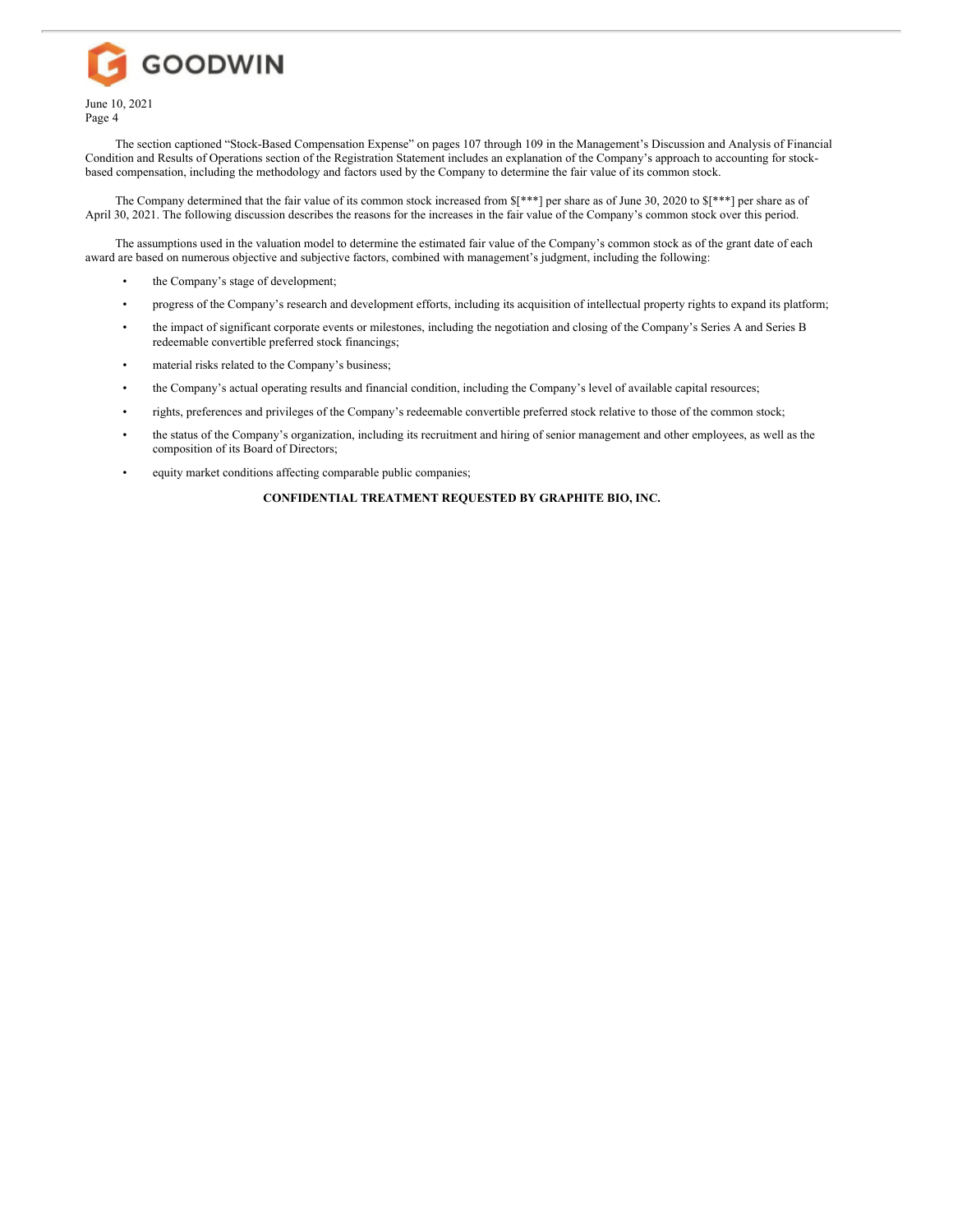June 10, 2021 Page 5

- the effect of the COVID-19 pandemic on the global economy and the global capital markets;
- the likelihood and potential timing of achieving a liquidity event for the shares of common stock, such as an initial public offering, given prevailing market and biotechnology sector conditions; and
- the lack of marketability of the Company's common stock.

#### *Common stock valuation methodologies*

**GOODWIN** 

The AICPA Practice Guide identifies various available methods for allocating enterprise value across classes and series of capital stock to determine the estimated fair value of common stock at each valuation date. In accordance with the AICPA Practice Guide, the Company considered the following methods:

Current Value Method. Under the current value method ('CVM'), the enterprise value is calculated based on an assumed forced asset sale at the valuation date and the corresponding allocation of proceeds based on the rights and preferences of each class of equity.

Option Pricing Method*.* Under the option pricing method ("OPM"), shares are valued by creating a series of call options with exercise prices based on the liquidation preferences and conversion terms of each equity class. The estimated fair values of the redeemable convertible preferred and common stock are inferred by analyzing these options.

Probability-Weighted Expected Return Method The probability-weighted expected return method ('PWERM') is a scenario-based analysis that estimates value per share based on the probability-weighted present value of expected future outcomes and investment.

Hybrid Approach. Under this approach, the Company used PWERM in combination with CVM or OPM (the 'Hybrid Approach'') to determine the estimated fair value of the Company's common stock.

The Company's most recent third-party valuations, which do not reflect the anticipated Stock Split and were used by the Board of Directors to determine the fair value of the Company's common stock as of the grant date of each option award in 2020 and 2021, considered a combination of the following three scenarios: a CVM scenario, an IPO scenario and a non-IPO scenario (estimated using the OPM). The IPO scenario reflects an exit or liquidity event by means of a sale of stock by the Company to the public. The IPO scenario assumed that all shares of redeemable convertible preferred stock would convert into shares of common stock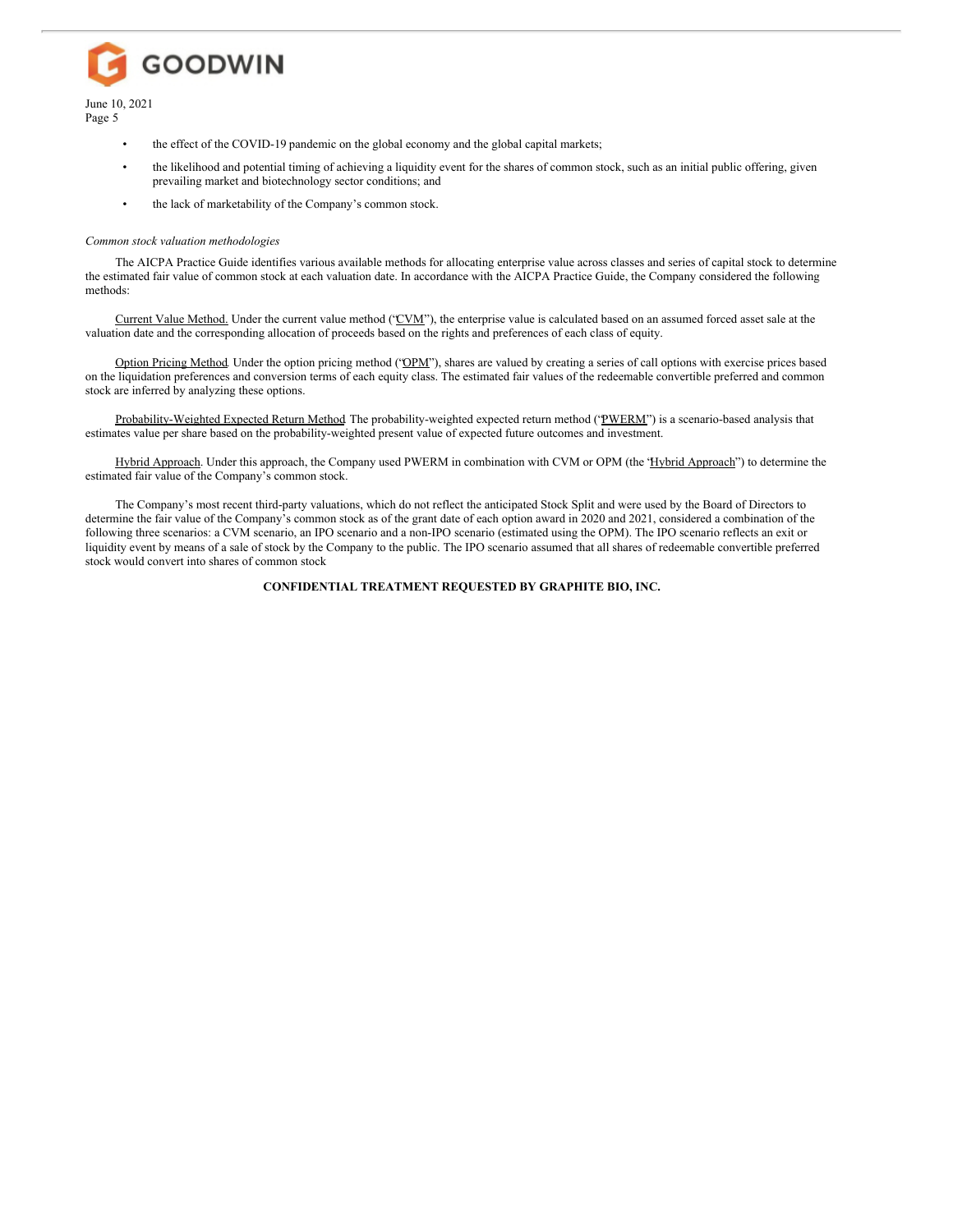

and would no longer have the liquidation preferences and preferential rights attributable to the redeemable convertible preferred stock as compared to the common stock prior to the IPO. The equity value of the Company in the IPO scenarios and the non-IPO scenarios was determined using either the market approach or the back-solve method. The back-solve method assigns an implied enterprise value based on the most recent round of funding or investment and allows for the incorporation of the implied future benefits and risks of the investment decision assigned by an outside investor. Each valuation probability-weighted the future-event scenarios based on the Company's assessment of its research and development pipeline and market conditions at that time.

Key assumptions used by the Company in its most recent valuations, and the resulting indicated fair value of the Company's common stock, were as follows:

|                       | <b>CVM Scenario</b><br>Probability |             | <b>IPO Scenario</b><br>Probability |             | <b>Non-IPO Scenario</b><br>Probability |             | <b>Indicated Fair</b><br>Value per Share<br>of Common |              |
|-----------------------|------------------------------------|-------------|------------------------------------|-------------|----------------------------------------|-------------|-------------------------------------------------------|--------------|
| <b>Valuation Date</b> | Weighting                          | <b>DLOM</b> | Weighting                          | <b>DLOM</b> | Weighting                              | <b>DLOM</b> |                                                       | <b>Stock</b> |
| June 30, 2020         | 25%                                | 35%         | n/a                                | n/a         | 75%                                    | 35%         | S                                                     | <b>F***1</b> |
| December 31, 2020     | n/a                                | n/a         | 20%                                | 15%         | 80%                                    | 35%         | S                                                     | [***]        |
| February 2, 2021      | n/a                                | n/a         | 25%                                | 15%         | 75%                                    | 35%         | S                                                     | <b>F***1</b> |
| March 31, 2021        | n/a                                | n/a         | 35%                                | 12%         | 65%                                    | 33%         | S                                                     | <b>F***1</b> |
| April 30, 2021        | n/a                                | n/a         | 50%                                | 10%         | 50%                                    | 32%         |                                                       | <b>「***1</b> |

At each grant date, the Company's Board of Directors reviewed any recent events affecting the Company since the date of the last third-party valuation and the potential impact of such events on the estimated fair value per share of the Company's common stock. For grants of stock awards made on dates for which there was no valuation available from an independent valuation specialist, the Company's Board of Directors determined the fair value of the Company's common stock on the date of grant based upon the immediately preceding valuation and other pertinent information available to it at the time of grant.

Grants of equity awards by the Company from March 24, 2020 to June 30, 2020 were made at purchase prices ranging from \$0.00001 per share to \$0.001 per share, which the Board of Directors relied upon to determine the fair value. The purchase price for these awards was immaterial because the Company was in the very early stages of building its organization and commencing operations, and had not yet secured a license or other rights to key intellectual property for use in its research and development activities.

For grants made between June 30, 2020 and January 31, 2021, the Board of Directors relied on the June 30, 2020 Valuation Report (as defined below). For grants made in March 2021, the Board of Directors relied upon the February 2, 2021 Valuation Report (as defined below). For grants made in April 2021, the Board of Directors relied upon the March 31, 2021 Valuation Report (as defined below). For grants made in May 2021, the Board of Directors relied upon the April 30, 2021 Valuation Report (as defined below). The Company did not make any equity grants subsequent to May 14, 2021.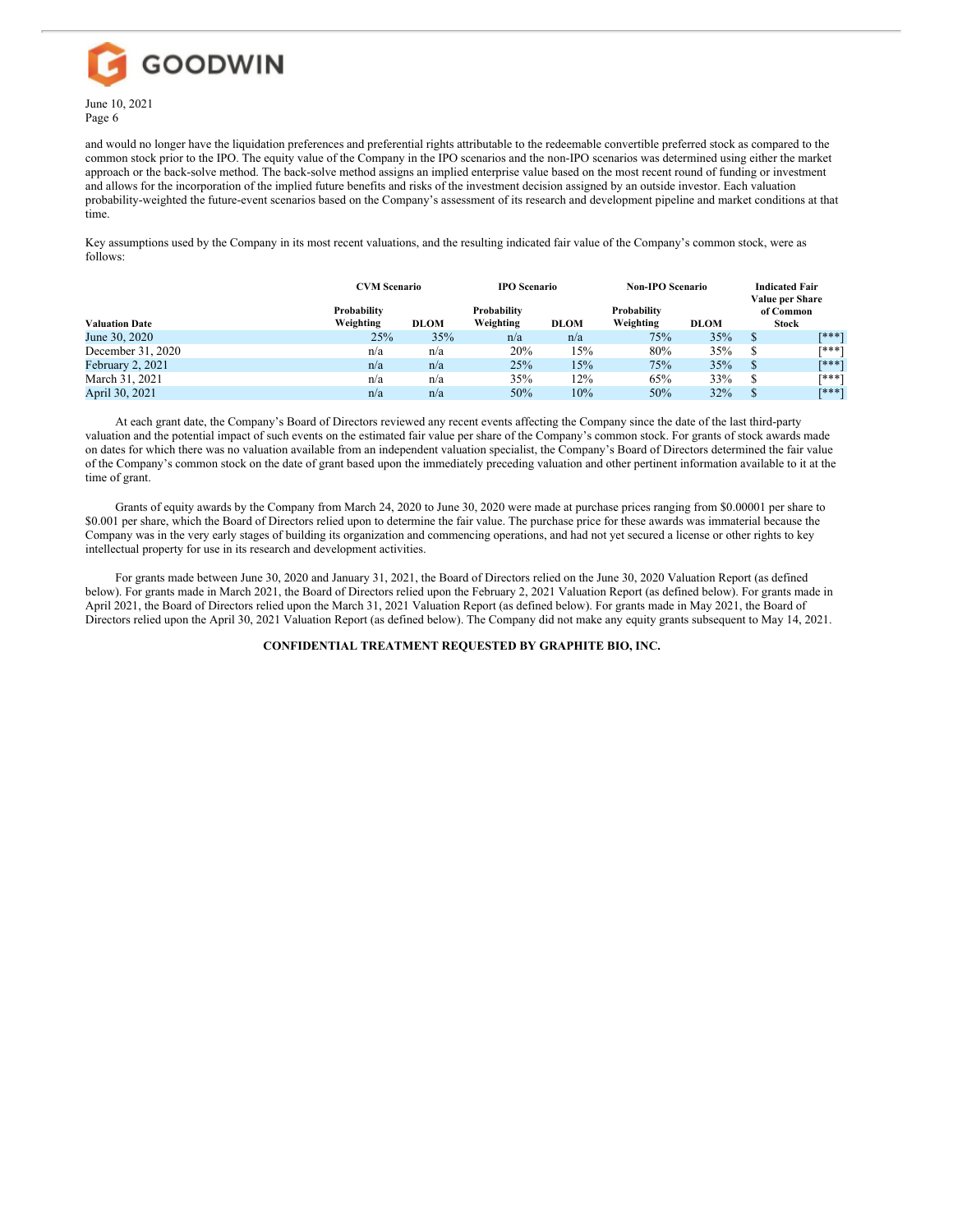

However, for financial reporting purposes, the fair value of the Company's common stock for equity grants made after June 30, 2020 through May 2021 were adjusted in connection with a retrospective fair value assessment. Accordingly, (a) the Company used the fair value of its common stock as of December 31, 2020 retrospectively when calculating the fair value of the equity awards granted during the period from June 30, 2020 through December 31, 2020, (b) the Company used the fair value of its common stock as of February 2, 2021 retrospectively for awards granted in January 2021, (c) the Company used the fair value of its common stock as of March 31, 2021 retrospectively for awards granted in March 2021, and (d) the Company used the fair value of its common stock as of April 30, 2021 retrospectively for awards granted in April 2021, when calculating the fair value of the equity awards granted during the period from June 30, 2020 through April 30, 2021 for determining stock-based compensation expense under ASC 718.

#### *Common stock valuations*

*June 30, 2020 Valuation:* On August 31, 2020, the Company received an independent third-party valuation of its common stock as of June 30, 2020 that indicated that the fair value of the common stock on that date was  $f^{***}$ ] per share (the "June 30, 2020 Valuation Report"). This valuation relied primarily on the Hybrid OPM back-solve method computing the probability-weighted value across two scenarios: CVM (weighted at 25%) and OPM (weighted at 75%). The Company determined consideration of the CVM to the Hybrid Method was appropriate given its early stage of development. For the OPM scenario, the independent valuation specialist used an estimated volatility of 77.7% and an expected time to liquidity event of 1.5 years and applied a 35% discount for lack of marketability ("DLOM") due to the Company being privately held. The Board of Directors determined the estimated fair value of the Company's common stock to be \$[\*\*\*] per share as of June 30, 2020.

*December 31, 2020 Valuation:* On April 15, 2021, the Company received an independent third-party valuation of its common stock as of December 31, 2020 that indicated that the fair value of the common stock on that date was  $\frac{1 \cdot x^*}{x}$  per share (the "December 31, 2020 Valuation Report"). This valuation utilized the Hybrid OPM back-solve method to estimate the Company's equity value. The valuation considered the Company's execution of an exclusive license agreement with The Board of Trustees of the Leland Stanford Junior University for patent rights and proprietary technology in December 2020. In addition, because the Company had begun to receive feedback from potential investors regarding the potential valuation, amount and terms for its Series B redeemable convertible preferred stock financing such that the Series B redeemable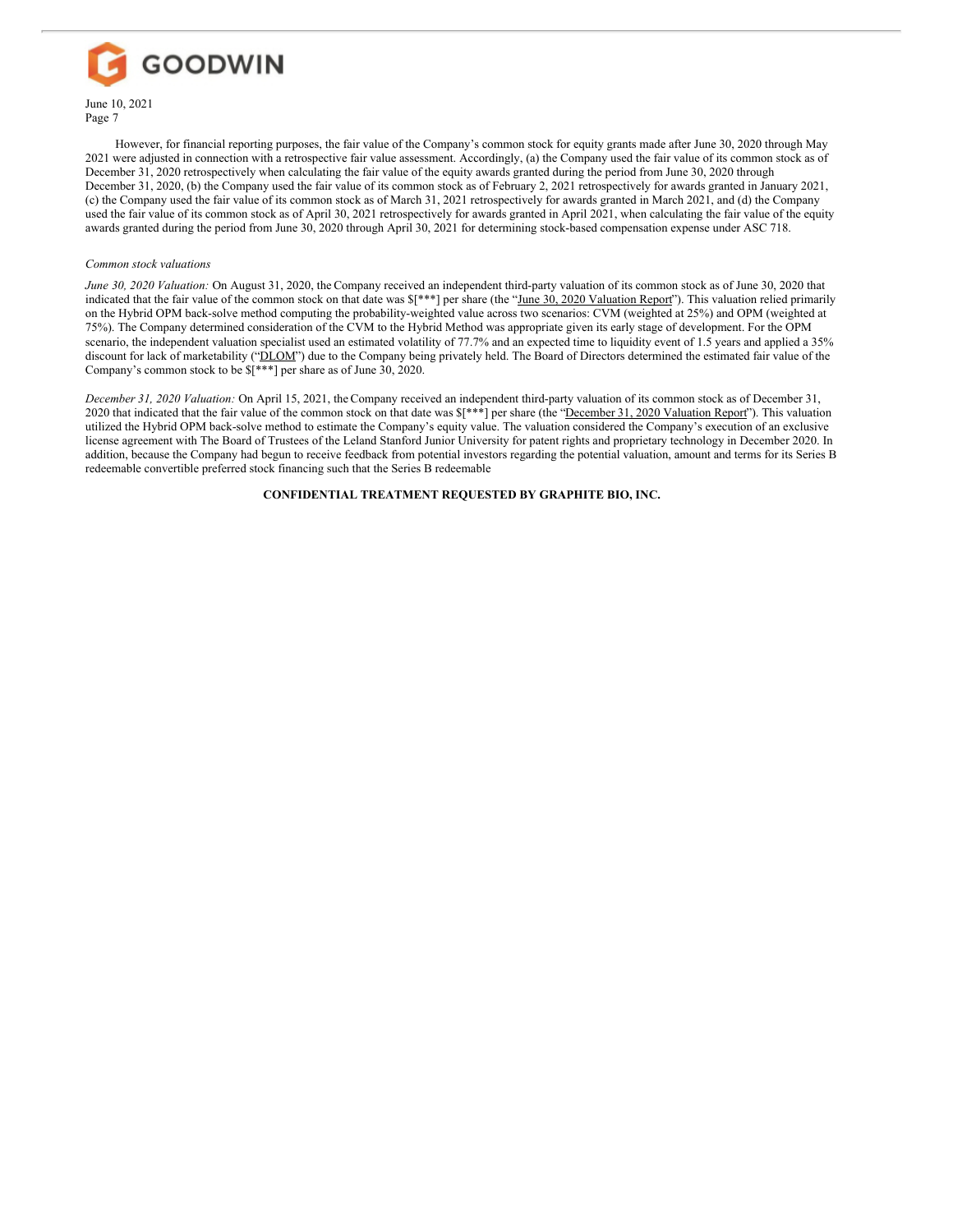

convertible preferred stock financing was determined to be known or knowable as of December 31, 2020, inclusion of Series B redeemable convertible preferred stock financing in the analysis and relying on its assumed completion for the back-solve was considered reasonable. Using the Hybrid Method, two scenarios were assumed, an IPO scenario (weighted at 20%) and a non-IPO scenario (estimated using the OPM, weighted at 80%) based on the increased likelihood of the IPO scenario in light of the pending Series B redeemable convertible preferred stock financing. For the OPM scenario, the independent valuation specialist used an estimated volatility of 73.5% and an expected time to liquidity event of 2.0 years. In the IPO scenario, a 25% discount rate was applied to the future equity value and value of each securities to arrive at a present value of equity and securities. The same discount rate was applied across all classes of the Company's stock because in an IPO scenario, all of the Company's redeemable convertible preferred stock would convert into common stock. The discount rate was determined by analyzing the period of time to the event, and venture capital expected rate of return. The December 31, 2020 Valuation Report also applied a 35% DLOM in the OPM scenario and 15% DLOM in the IPO scenario. In addition, between the date of the June 30, 2020 Valuation Report and December 31, 2020, the Company raised an aggregate of approximately \$15.0 million through the sale of shares of its Series A redeemable convertible preferred stock at \$[\*\*\*] per share, which strengthened the Company's financial position. The price per share of the Series A redeemable convertible preferred stock sold during this time was negotiated and agreed upon in advance between the Company and the investors in June 2020. The Board of Directors determined the estimated fair value of the Company's common stock to be \$[\*\*\*] per share as of December 31, 2020.

*February 2, 2021 Valuation:* On April 19, 2021, the Company received an independent third-party valuation of its common stock as of February 2, 2021 that indicated that the fair value of the common stock on that date was  $\frac{\ast \ast}{2}$  per share (the "February 2, 2021 Valuation Report"). Between the date of the December 31, 2020 Valuation Report and February 16, 2021, the Company raised an aggregate of approximately \$15.0 million through the sale of shares of its Series A redeemable convertible preferred stock at \$[\*\*\*] per share, further strengthening the Company's financial position in order to support its research and development activities. The price per share of the Series A redeemable convertible preferred stock sold during this time was negotiated and agreed upon in advance between the Company and investors at the time of the initial closing of the financing in June 2020. The February 2, 2021 Valuation Report utilized the Hybrid OPM back-solve method to estimate the Company's equity value. Based on further discussions with and feedback from potential investors, as well as its execution of a term sheet with the lead investor for the Series B redeemable convertible preferred stock financing on February 2, 2021, the Company determined that the Series B redeemable convertible preferred stock financing continued to be known or knowable as of February 2, 2021, and therefore, inclusion of Series B redeemable convertible preferred stock financing in the analysis and relying on it for the back-solve was considered reasonable. Using the Hybrid Method, two scenarios were assumed, an IPO scenario (weighted at 25%) and a non-IPO scenario (estimated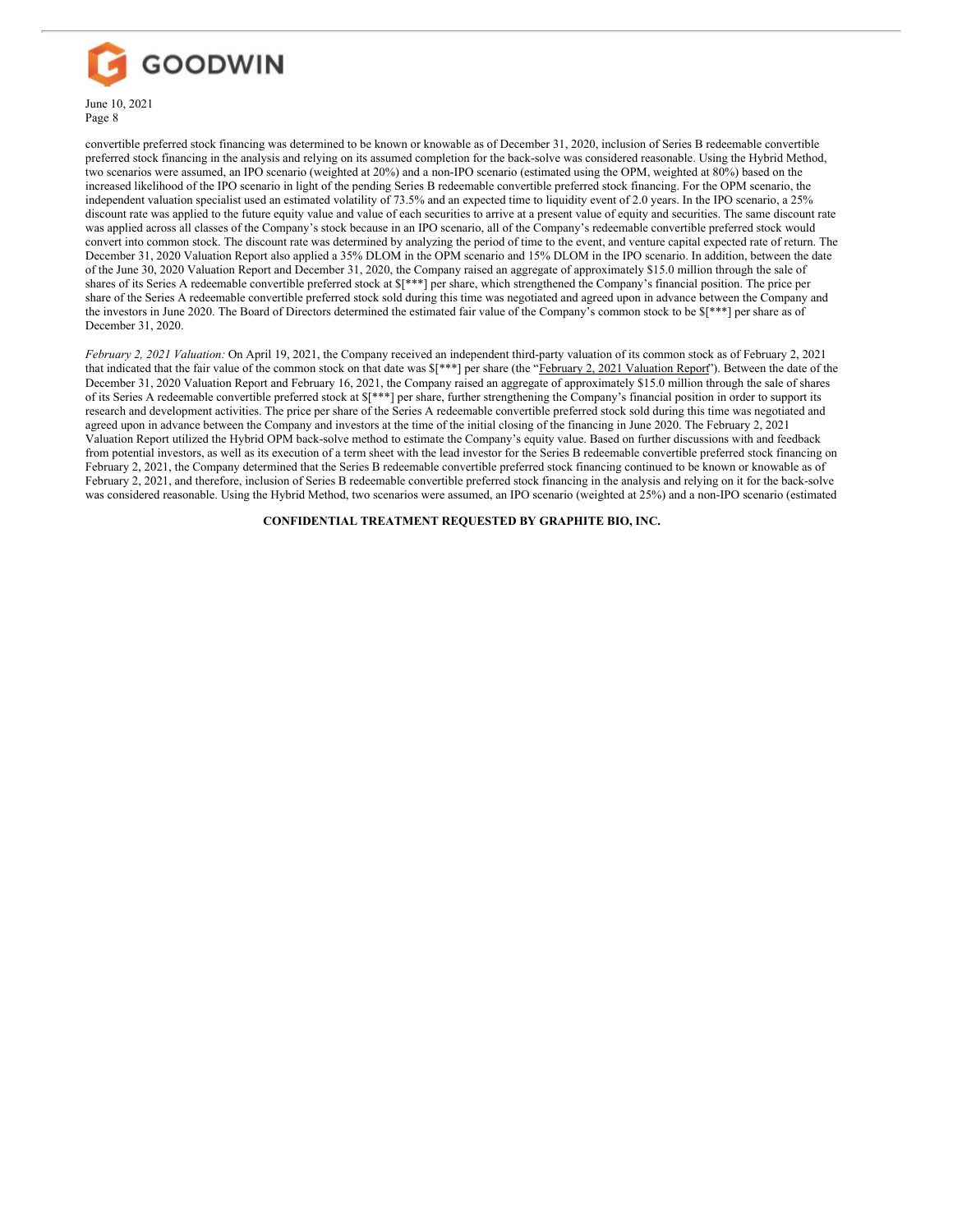

using the OPM, weighted at 75%) based on the increased likelihood of the IPO scenario. For the OPM scenario, the independent valuation specialist used an estimated volatility of 73.8% and an expected time to liquidity event of 2.0 years. In the IPO scenario, a 25% discount rate was applied to the future equity value and value of each securities to arrive at a present value of equity and securities. The same discount rate was applied across all securities given in an IPO scenario, all the securities automatically convert to common stock. The discount rate was determined by analyzing the period of time to the event, and venture capital expected rate of return. The February 2, 2021 Valuation Report also applied a 35% DLOM in the OPM scenario and a 15% DLOM in the IPO scenario. The Board of Directors determined the estimated fair value of the Company's common stock to be  $\{$ \}\*\*\*] per share as of February 2, 2021.

*March 31, 2021 Valuation:* On April 21, 2021, the Company received an independent third-party valuation of its common stock as of March 31, 2021 that indicated that the fair value of the common stock on that date was  $[$  \*\*] per share (the "March 31, 2021 Valuation Report"). This valuation utilized the Hybrid Method and two scenarios were assumed, an IPO scenario (weighted at 35%) and a non-IPO scenario (estimated using the OPM, weighted at 65%) based on the increased likelihood of the IPO scenario. For the OPM scenario, the independent valuation specialist used an estimated volatility of 74.6% and an expected time to liquidity event of 1.8 years. In the IPO scenario, a 25% discount rate was applied to the future equity value and value of each securities to arrive at a present value of equity and securities. The same discount rate was applied across all classes of stock because in an IPO scenario, all of the Company's redeemable convertible preferred stock would convert into common stock. The discount rate was determined by analyzing the period of time to the event, and venture capital expected rate of return. The March 31, 2021 Valuation Report also applied a 33% DLOM in the OPM scenario and 12% DLOM in the IPO scenario. In determining the estimated fair value of the Company's common stock to be \$[\*\*\*] per share as of March 31, 2021, the Board of Directors also considered the following factors:

- The Company finalized its banking syndicate and held an organizational meeting for its IPO.
- The Company negotiated and executed definitive documents for and completed its Series B redeemable convertible preferred stock financing in the amount of  $[***]$  shares at a price of  $[***]$  per share, for an aggregate purchase price of approximately \$150.7 million.

The fair value of the Company's common stock determined by the Board of Directors as of March 31, 2021 was lower than the price per share of the Series B redeemable convertible preferred stock because the holders of preferred stock are entitled to preferential rights and privileges, including dividend and liquidation preferences, anti-dilution protection and various contractual rights not generally available to holders of common stock.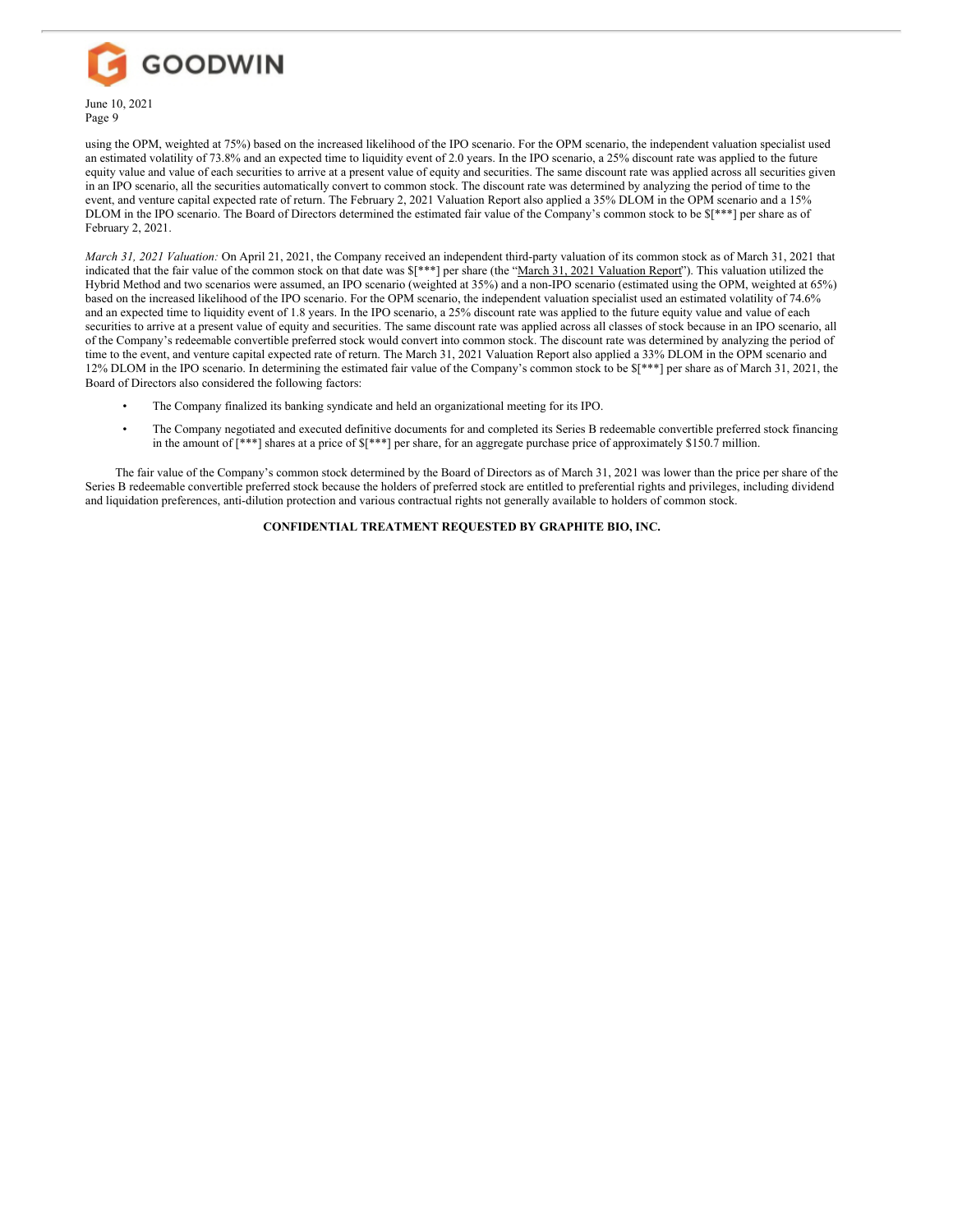

*April 30, 2021 Valuation:* On May 14, 2021, the Company received an independent third-party valuation of its common stock as of April 30, 2021 that indicated that the fair value of the common stock on that date was  $\frac{**}{}$  per share (the "April 30, 2021 Valuation Report"). The independent valuation specialist used an estimated volatility of 73.7% and an expected time to liquidity event of 1.8 years. The Board of Directors determined the estimated fair value of the Company's common stock to be \$[\*\*\*] per share as of April 30, 2021. The valuation approach was similar to the above valuations, with changes in the IPO/OPM weights and DLOM, as noted in the table above.

## *Comparison of Estimated Of ering Price Range and Recent Fair Value Determination*

The anticipated price range for this offering was determined with reference to several quantitative and qualitative factors, each of which contributed to the difference between the Company's most recent valuation of its common stock as of April 30, 2021 of  $\frac{1}{5}$ [\*\*\*] and the midpoint of the Preliminary Price Range of  $\S[***]$  to  $\S[***]$  per share. Specifically, the Company believes that the difference between the fair value of its common stock determined on April 30, 2021 and the midpoint of the anticipated offering price range for this offering is primarily the result of the following factors and events:

- The Company's May 2021 announcement of the appointment of three new directors with significant biopharmaceutical industry expertise enhanced the Company's profile within the relevant scientific, business and investment communities, and the addition of these directors strengthened the Company's organization and governance structure.
- The anticipated price range for this offering necessarily assumes that the IPO has occurred and that a public market for the Company's common stock has been created, and, therefore, excludes any DLOM of the Company's common stock, which was appropriately taken into account in the Company's Board of Directors' determination of the fair value of the Company's common stock as of April 30, 2021. Stated differently, the anticipated offering price range effectively assigns a probability of 100% to an IPO outcome. The anticipated price range for this offering is based only upon a scenario in which the Company completes this offering and is not probability weighted, in contrast to the Company's prior valuations of common stock, which had to consider multiple potential outcomes, some of which would have resulted in a lower value of the Company's common stock than in an IPO.
- The holders of the Company's redeemable convertible preferred stock currently enjoy substantial economic rights and preferences over the holders of its common stock. In particular, the holders of redeemable convertible preferred stock are entitled to receive liquidation payments prior to holders of common stock in the event of any liquidation,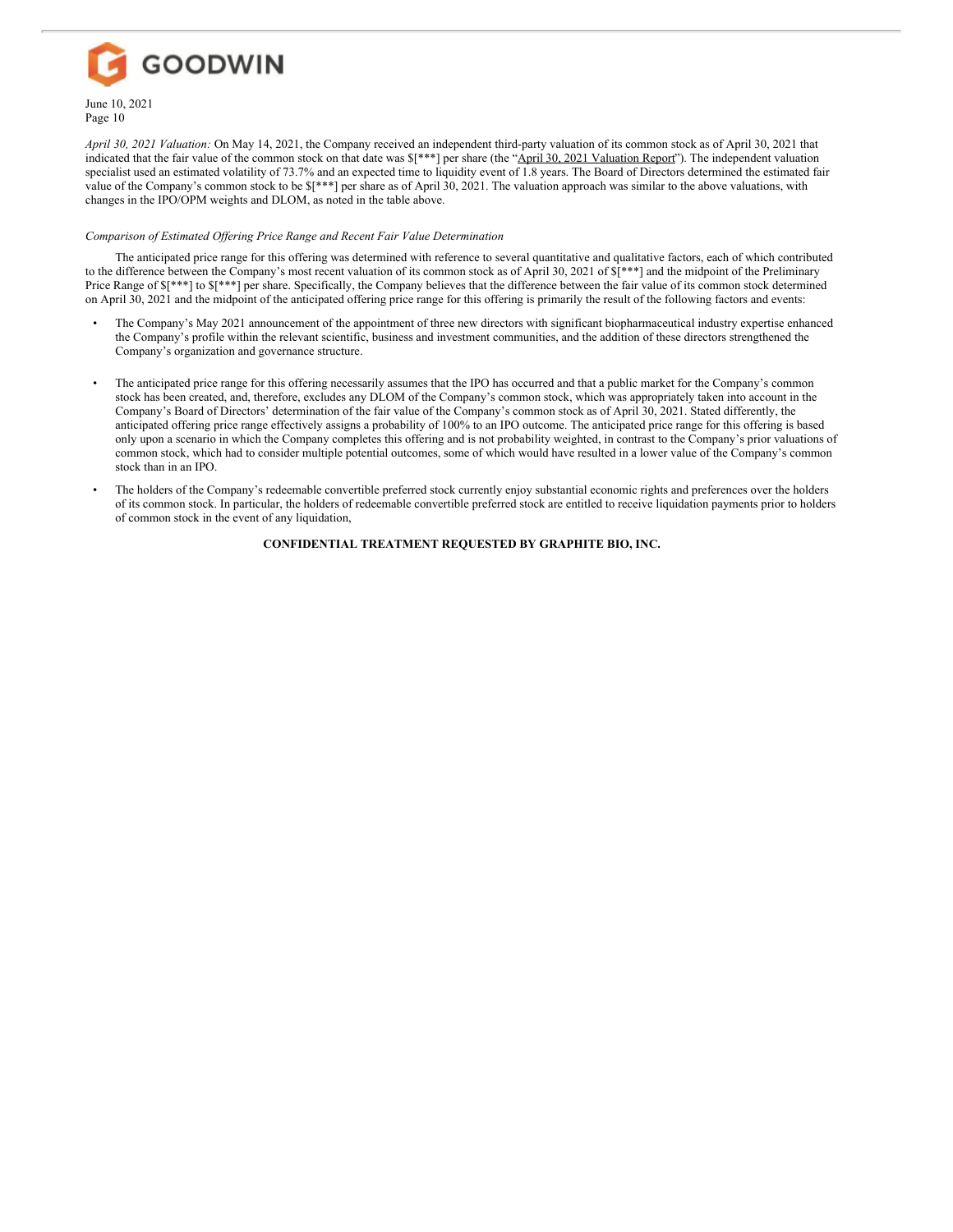

dissolution or wind up of the Company. In addition, holders of the Company's redeemable convertible preferred stock are entitled to receive dividends prior to any dividends declared or paid on any shares of the Company's common stock. The holders of redeemable convertible preferred stock also have anti-dilution protection under certain circumstances and special voting rights. The anticipated price range assumes the conversion of the Company's redeemable convertible preferred stock upon the completion of its IPO, and therefore, the corresponding elimination of the preferences and rights enjoyed by the holders of such redeemable convertible preferred stock. The anticipated elimination of the preferences and rights upon an IPO results in an increased common stock valuation for the anticipated price range.

- The proceeds of a successful IPO would substantially strengthen the Company's balance sheet by increasing its cash resources. In addition, the completion of the IPO would provide the Company with readier access to the public debt and equity markets. These projected improvements in the Company's financial position influenced the increased common stock valuation indicated by the midpoint of the anticipated price range.
- Since April 30, 2021, the Company has taken various steps towards the completion of an IPO, holding"testing-the-waters" meetings at which the Company received favorable feedback from potential investors, responding to comments from the Staff on the Company's submissions of the Registration Statement and publicly filing the Registration Statement with the Commission on June 4, 2021. Each of these steps has increased the probability that the Company will complete an IPO.
- The improvement of the global economy and financial markets due to the continuing decrease in impact of theCOVID-19 pandemic.
- Following the IPO, shares of the Company's common stock will be freely tradable on the open market.
- The price that investors may be willing to pay in this offering may take into account factors that have not been expressly considered in the Company's prior valuations as a private company, and are not objectively determinable and that valuation models are not able to quantify.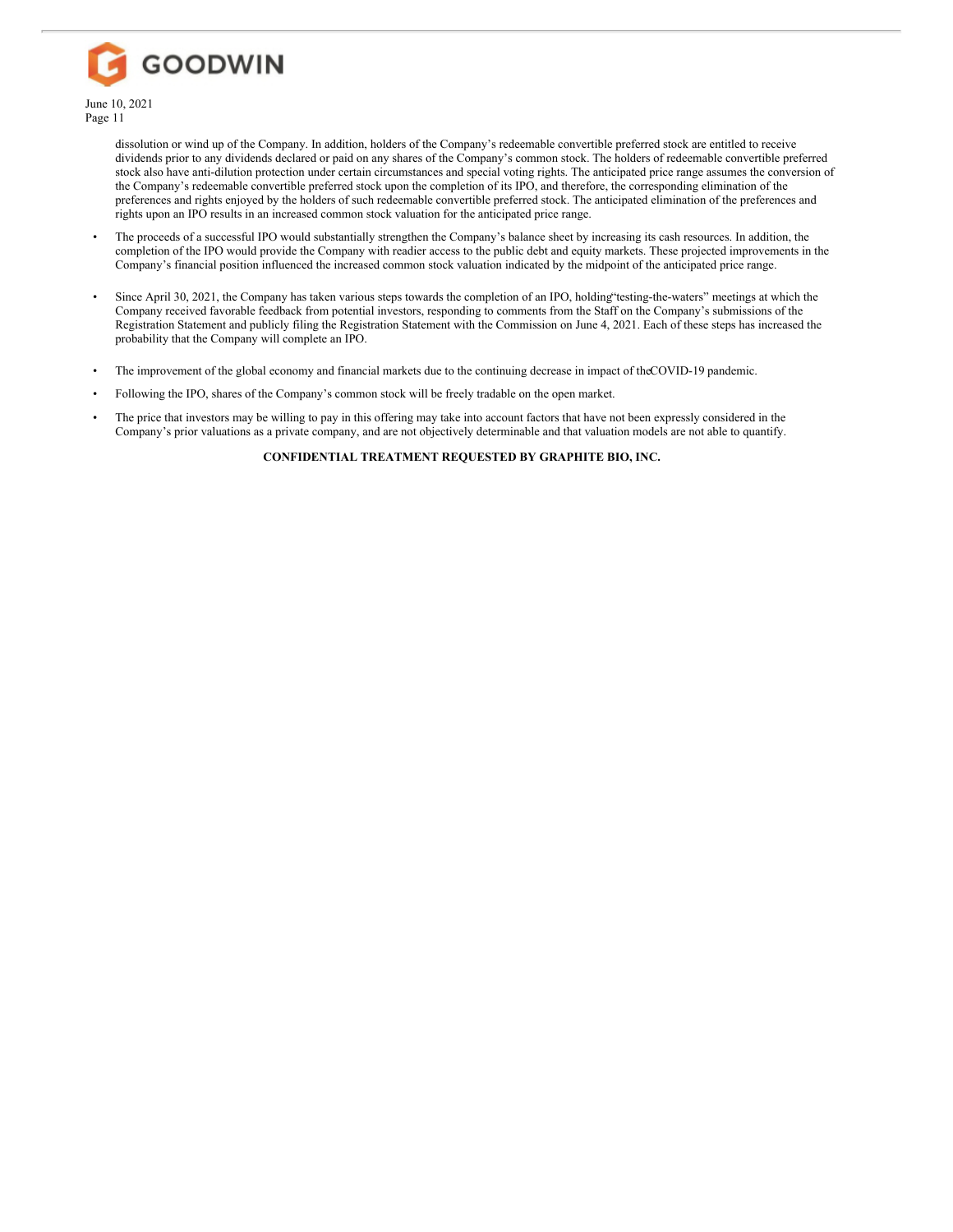

## **Conclusion**

The Company has historically determined the fair value of its common stock consistent with the guidance set forth in the AICPA Practice Guide, including, specifically, its use of the hybrid method using a probability weighting of the CVM, OPM and PWERM scenarios, which is an accepted valuation method under the AICPA Practice Guide. The Company believes that the probability weighting of each potential liquidity event used in its fair value analysis was reasonable at the time, in light of the Company's stage of development, including the status of its research and development efforts and financial position, external market conditions affecting the biotechnology industry, the volatility in the capital markets, especially with respect to initial public offerings, and the relative likelihood of achieving a liquidity event such as an IPO or sale of the Company in light of prevailing market conditions.

The Company respectfully submits that the deemed per share fair values used as the basis for determining stock-based compensation expense in connection with its grants of equity awards are reasonable and appropriate for the reasons described herein and in the Registration Statement. The Company also refers you to the discussion of its general approach of determining fair value of equity awards set forth in the Registration Statement under the heading "Management's Discussion and Analysis of Financial Condition and Results of Operations – Critical Accounting Policies and Significant Judgments and Estimates – Stock-Based Compensation Expense" for additional background regarding its equity grant valuation methodologies to date.

We hereby further request, pursuant to Rule 418(b) under the Securities Act of 1933, as amended, the return of the unredacted version of this letter. The Company believes that the return of the supplemental information contained in this letter will protect the interests of investors and is consistent with the provisions of the Freedom of Information Act by maintaining in confidence the potential valuation of the Company that may, if disseminated, negatively impact the trading in the common stock of the Company following the IPO. The Company advises the Staff that it has not filed the supplemental information subject to this request in electronic format. Please return this letter to the Company, in care of the undersigned, a responsible representative of the Company, at Goodwin Procter LLP, 3 Embarcadero Center, San Francisco, CA 94111.

\* \* \* \* \*

If you have any questions or comments with regard to this matter, please do not hesitate to contact the undersigned at (415)733-6071 or Shoaib Ghias at (415) 733-6150.